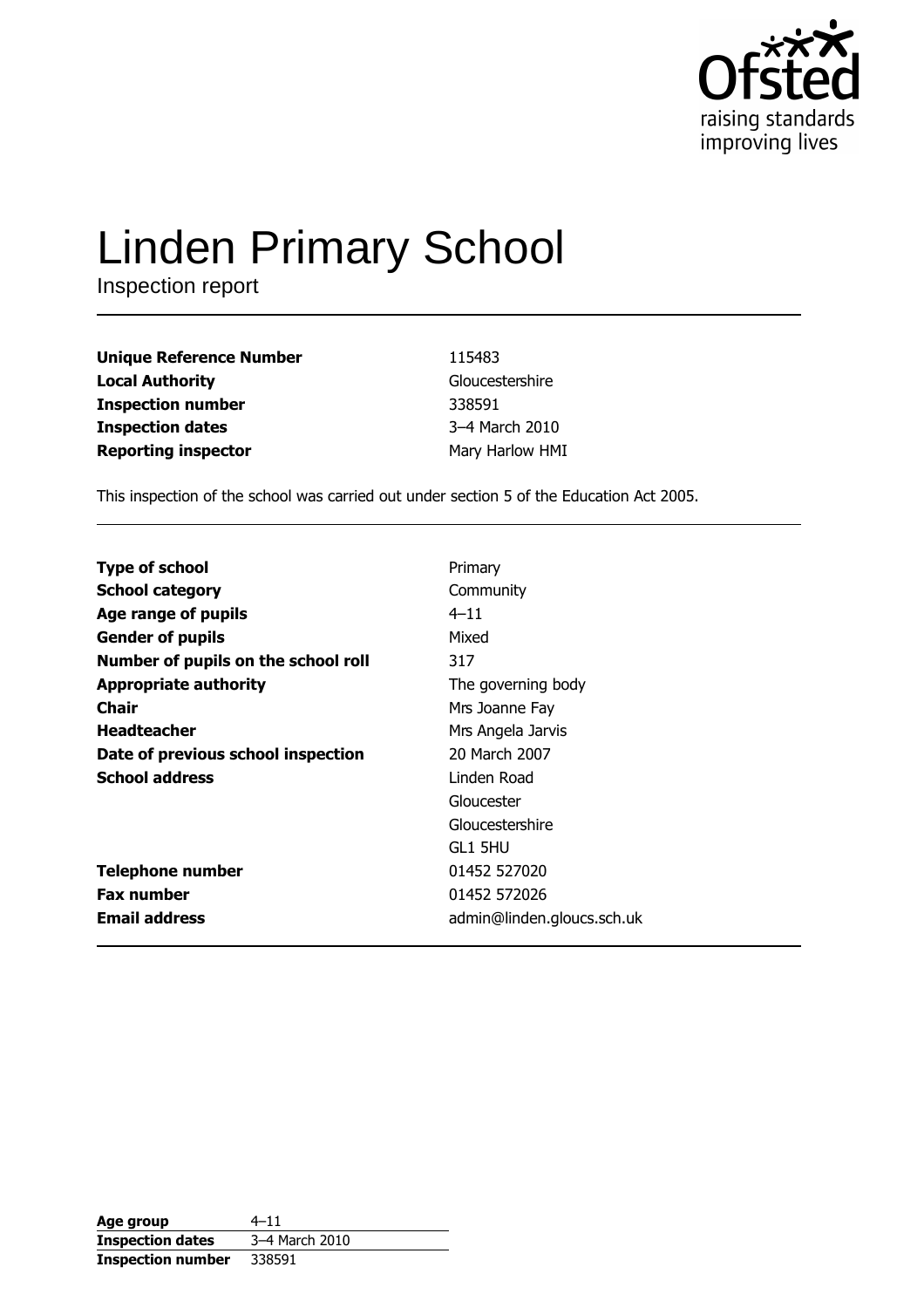The Office for Standards in Education, Children's Services and Skills (Ofsted) regulates and inspects to achieve excellence in the care of children and young people, and in education and skills for learners of all ages. It regulates and inspects childcare and children's social care, and inspects the Children and Family Court Advisory Support Service (Cafcass), schools, colleges, initial teacher training, work-based learning and skills training, adult and community learning, and education and training in prisons and other secure establishments. It rates council children's services, and inspects services for looked after children, safequarding and child protection.

Further copies of this report are obtainable from the school. Under the Education Act 2005, the school must provide a copy of this report free of charge to certain categories of people. A charge not exceeding the full cost of reproduction may be made for any other copies supplied.

If you would like a copy of this document in a different format, such as large print or Braille, please telephone 08456 404045, or email enquiries@ofsted.gov.uk.

You may copy all or parts of this document for non-commercial educational purposes, as long as you give details of the source and date of publication and do not alter the documentation in any way.

Royal Exchange Buildings St Ann's Square Manchester M2 7LA T: 08456 404045 Textphone: 0161 618 8524 E: enquiries@ofsted.gov.uk W: www.ofsted.gov.uk © Crown copyright 2010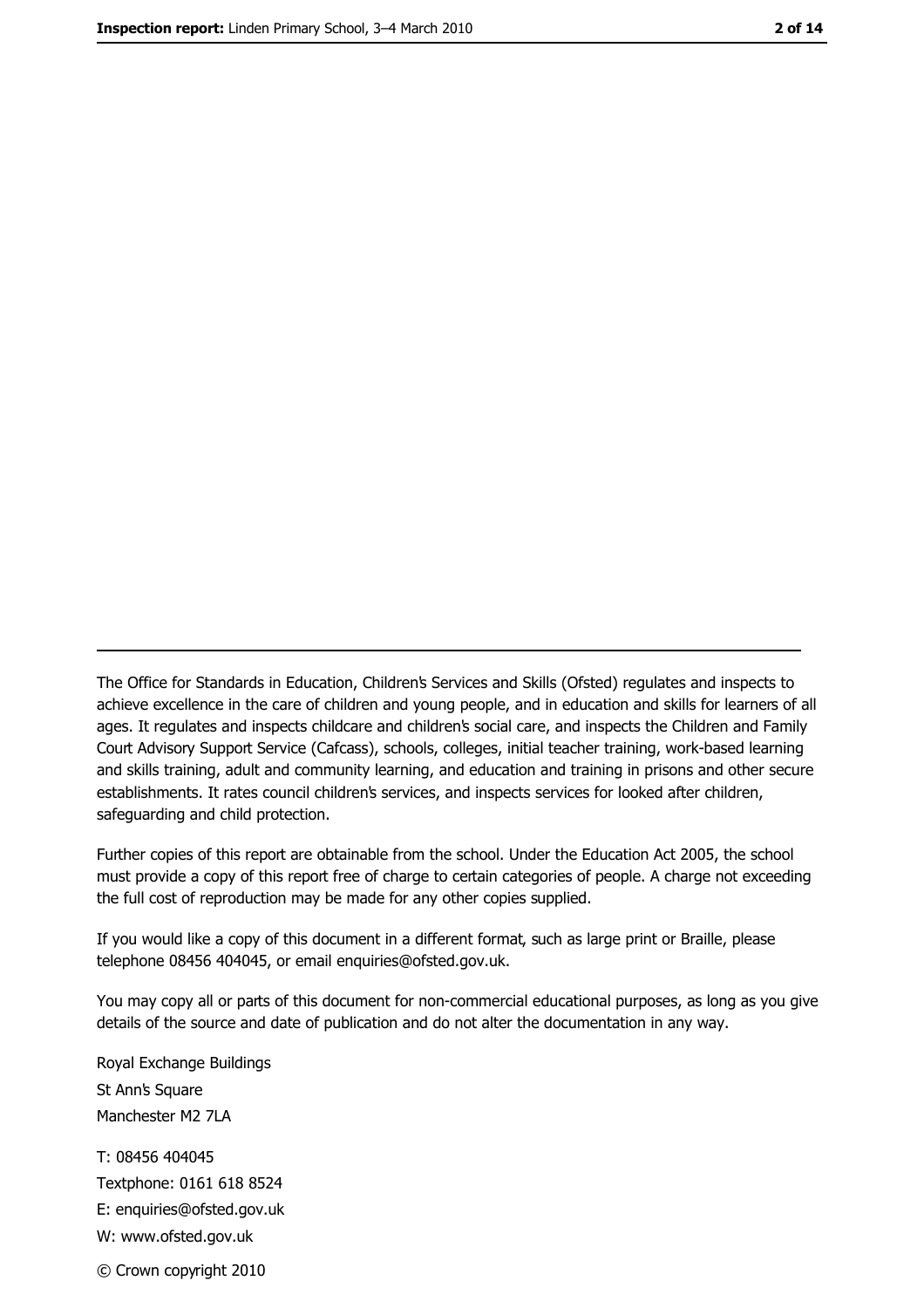# **Introduction**

This inspection was carried out by two of Her Majesty's Inspectors and one additional inspector. The inspectors spent the majority of their time in school observing learning. They visited 18 lessons and meetings were held with staff, governors, the parent support worker and pupils. They observed the school's work and looked at a wide range of documentation, including 111 parent questionnaires.

The inspection team reviewed many aspects of the school's work. It looked in detail at the following:

- the progress made by different groups of pupils, particularly more able pupils and  $\blacksquare$ those who have special educational needs and/or disabilities
- pupils' achievement in writing  $\blacksquare$
- the extent to which lessons challenge all pupils to learn at a swift pace  $\blacksquare$
- the effectiveness of the strategies and monitoring systems implemented by leaders  $\blacksquare$ to improve the pupils' attendance.

# Information about the school

The school is larger than most primary schools and serves the city of Gloucester. Most pupils come from the immediate community but a significant number come from surrounding areas across the city. The majority of pupils are of White British heritage but an increasing number of pupils are from a wide variety of other backgrounds, the largest groups of which is Polish. The percentage of pupils with special educational needs and/or disabilities is well above the national average; the majority of these pupils have speech, language and communication problems, moderate learning difficulties or behavioural, emotional and social problems. Staffing has stabilised this year following years of turbulence. Many children attend the on-site children's centre and nursery before starting school. This provision was not inspected by the team.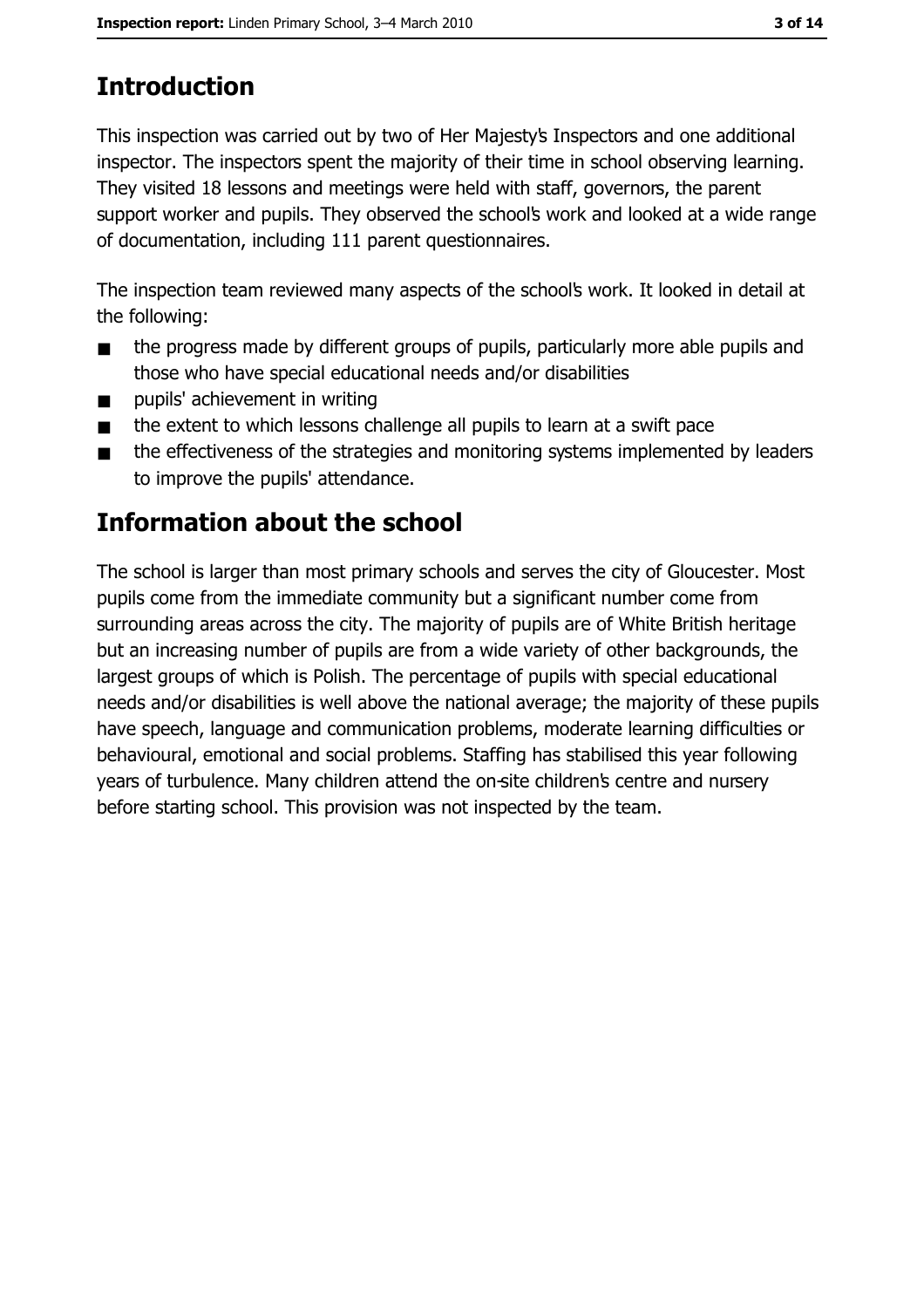# **Inspection judgements**

# Overall effectiveness: how good is the school?

## The school's capacity for sustained improvement

# **Main findings**

'I have seen this school improve for the better over recent years.' 'Learning is a wonderful adventure.' 'It is nice to know that when you drop your child off, they are safe.' These are typical of the views of parents. Inspectors agree.

Linden Primary School provides a good and improving education. It is a harmonious, inclusive learning community where both pupils and adults want to be. All at the school care for the pupils exceptionally well. As a result, pupils feel safe and secure and most other aspects of their personal development are good. Monitoring by senior leaders and governors is rigorous. All evaluate the school's work accurately; this enables the staff to set the right targets to get better. Staff are dedicated and work tirelessly to get better. All are ambitious for the future and this underpins the school's good capacity to improve.

A significant majority of children start school with a lot of catching up to do, particularly in communication, language and literacy. They settle into the Reception Year well and make good progress. This good progress continues across the school; by the time they leave, pupils attain average standards overall, but not in writing nor at the higher levels in English and mathematics. Pupils' attainment in writing is now improving and the gap in achievement between reading and writing is beginning to close, but the school's initiatives have not yet had a proven impact on standards. All pupils are achieve well and there is no significant difference in the overall progress made by different groups. Nonetheless, on a few occasions, more able pupils are not always challenged to learn at a swift pace. Marking and assessment are used effectively to target all groups of pupils. That said, systems for checking the pupils' progress are not easily accessible, and marking is not always used effectively to set tasks at the right level of challenge or to show pupils clearly how to improve their work.

Pupils enjoy their learning, as reflected in their improved attendance. This is now close to the national average as a result of the recent excellent initiatives implemented, including the appointment of the parent support worker.

# What does the school need to do to improve further?

- Raise standards further, particularly in writing and at the higher levels in all  $\blacksquare$ subjects, by ensuring that:
	- more able pupils are challenged to learn at a swift pace in all classes
	- tracking procedures for checking the pupils' progress are easily accessible
	- learning environments are rich in literacy and more opportunities are created to

| 2 |  |
|---|--|
| 7 |  |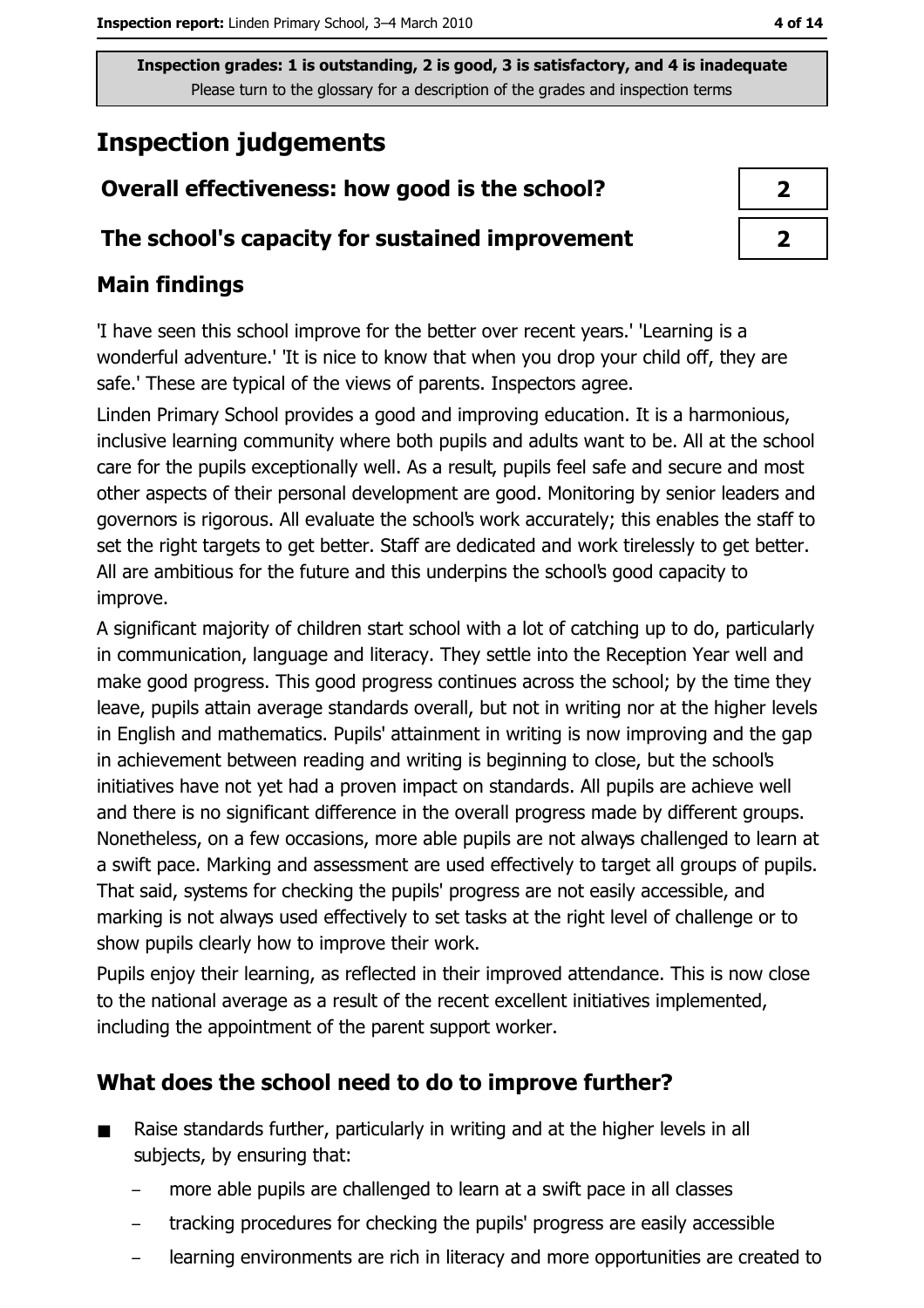develop pupils' writing skills across the curriculum.

- Make better use of the effective assessment procedures by ensuring that:
	- all pupils understand how to improve their work, especially in writing
	- there are more opportunities for pupils to assess their work and that of their peers
	- the good marking practices established in the school are shared amongst all staff.

## Outcomes for individuals and groups of pupils

Pupils' positive attitudes to learning, good behaviour and hard work mean most groups make good progress in lessons. They respond enthusiastically to the consistently good or better teaching, try with sustained endeavour to meet the high expectations set by most staff, and take delight in their accomplishments.

Pupils who struggle with aspects of their work make good progress because of support that is carefully tailored to their needs, and because their progress is monitored assiduously by the adults. Any pupils who fall behind benefit from early, effective interventions to help them catch up. Provision is not always tailored so well for the more able pupils, who are sometimes not challenged enough to reach the higher standards they are capable of.

The school has been successful in improving standards of attainment in mathematics and science; they are now broadly average and still improving. However, standards in writing still remain a weakness; this is a significant factor in the lower rates of progress pupils make in English, and has a limiting impact on the way they are prepared for their future lives. Nonetheless, there was strong evidence in the lessons observed and in the pupils' books to show that standards in writing are now rising across the school.

Pupils are fiercely proud of their school. They undertake duties around the school diligently and the older pupils show good levels of care for the younger ones. They have a well-developed sense of social and moral issues. Without exception pupils stand back and open doors for visitors, greeting them with friendly smiles and saying politely, 'after you'!

Pupils have a good appreciation of life in other cultures, brought about through well-planned global curricular themes and interesting initiatives led by pupils attending the popular 'world explorer club'. The school's Healthy School Award is a fitting testament to the pupils' good appreciation of healthy lifestyles.

These are the grades for pupils' outcomes

 $\overline{2}$ 

The grades for attainment and attendance are: 1 is high; 2 is above average; 3 is broadly average; and 4 is low.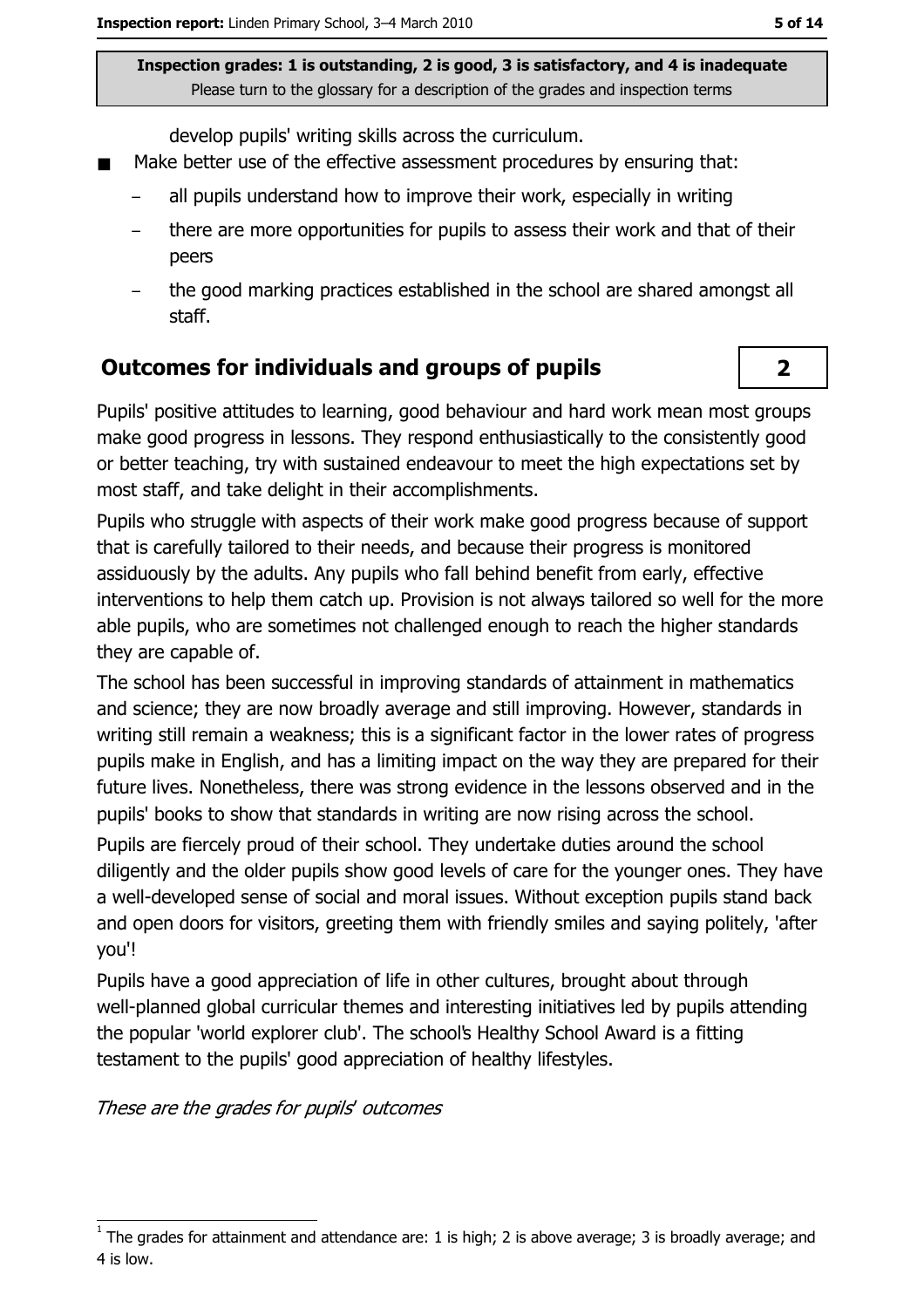| ×<br>۰.<br>۰. |  |
|---------------|--|
|---------------|--|

| Pupils' achievement and the extent to which they enjoy their learning                                                     |                         |
|---------------------------------------------------------------------------------------------------------------------------|-------------------------|
| Taking into account:<br>Pupils' attainment <sup>1</sup>                                                                   | 3                       |
| The quality of pupils' learning and their progress                                                                        | $\overline{2}$          |
| The quality of learning for pupils with special educational needs and/or<br>disabilities and their progress               | 2                       |
| The extent to which pupils feel safe                                                                                      | $\overline{\mathbf{2}}$ |
| <b>Pupils' behaviour</b>                                                                                                  | $\overline{\mathbf{2}}$ |
| The extent to which pupils adopt healthy lifestyles                                                                       | 2                       |
| The extent to which pupils contribute to the school and wider community                                                   |                         |
| The extent to which pupils develop workplace and other skills that will<br>contribute to their future economic well-being | 3                       |
| Taking into account:                                                                                                      | 3                       |
| Pupils' attendance <sup>1</sup>                                                                                           |                         |
| The extent of pupils' spiritual, moral, social and cultural development                                                   |                         |

#### How effective is the provision?

Positive, caring relationships and excellent management of behaviour characterise all teaching. Teaching assistants play a full part in this and form good partnerships with the teachers and the pupils. Their carefully planned role ensures that pupils with additional needs are fully engaged and challenged appropriately to succeed, which they do.

Tracking systems to check the pupils' progress are comprehensive and teachers are increasingly using data effectively to inform planning. That said, the current system is not sufficiently refined to ensure that data on the pupils' progress are easily accessible. The marking policy is consistently applied. Nonetheless, comments do not always inform pupils of what they have done well and what they need to do to improve.

In the best lessons teaching is lively and moves at a fast pace. Staff challenge the pupils to take the lead in their learning, either independently or in groups. As a result they are highly motivated, kept on their toes, and no learning time is lost. Nevertheless, in the small number of satisfactory lessons observed the pace of learning was not brisk enough. Pupils spent too much time on tasks; they were insufficiently challenged, especially the more able, and became restless.

The creative curriculum is impressively designed to meet the needs of the Linden pupils. However, learning environments are insufficiently rich in literacy and numeracy prompts to support the pupils' progress. Although pupils' work in most themed books is of a high quality, cross-curricular displays do little to bring the curriculum to life. Nonetheless, all pupils benefit considerably from the imaginative family homework projects such as the impressive work on the Egyptians.

The school's outstanding commitment to the care, support and guidance of all pupils is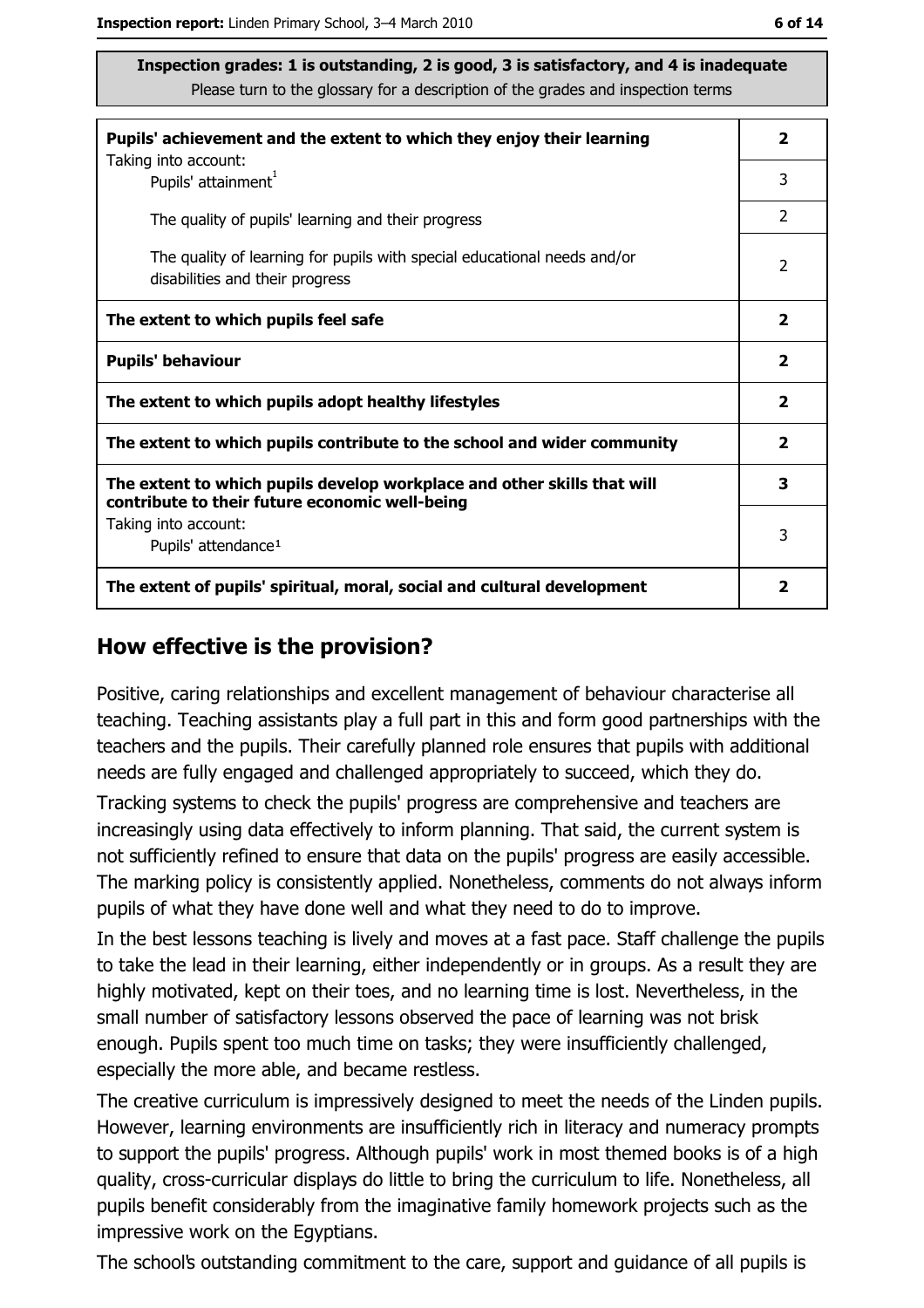at the heart of its philosophy. Pupils are cared for sensitively. They in turn feel safe and protected. Those pupils whose circumstances have made them vulnerable are monitored assiduously. Supervision at the start and the end of the day is vigilant.

These are the grades for the quality of provision

| The quality of teaching                                                                                    |  |
|------------------------------------------------------------------------------------------------------------|--|
| Taking into account:<br>The use of assessment to support learning                                          |  |
| The extent to which the curriculum meets pupils' needs, including, where<br>relevant, through partnerships |  |
| The effectiveness of care, guidance and support                                                            |  |

#### How effective are leadership and management?

Exceptionally passionate leadership by the headteacher, ably supported by an energetic, skilled senior team, is ensuring that the school continues to improve. An enthusiastic team spirit permeates throughout the school; all are ambitious to raise standards further and there is no complacency. Monitoring of teaching and learning by senior leaders is both accurate and rigorous. Subject leadership in the core subjects of English, mathematics and science is excellent.

Leaders, including governors, know the school well and are setting the right targets to make it better. Good use is made of the governors' professional knowledge and expertise to monitor and evaluate the work of the school, and to hold it to account.

The needs of all individuals are analysed carefully and appropriate strategies are in place to ensure most groups of pupils progress at a swift pace. Robust steps are taken to safeguard children and there are strong partnerships with parents and other agencies such as external therapists. The school reaches out to communities in the United Kingdom and beyond successfully. It has good plans in place to develop this effective work further.

These are the grades for leadership and management

| The effectiveness of leadership and management in embedding ambition and<br>driving improvement                                                                     |  |
|---------------------------------------------------------------------------------------------------------------------------------------------------------------------|--|
| Taking into account:<br>The leadership and management of teaching and learning                                                                                      |  |
| The effectiveness of the governing body in challenging and supporting the<br>school so that weaknesses are tackled decisively and statutory responsibilities<br>met |  |
| The effectiveness of the school's engagement with parents and carers                                                                                                |  |
| The effectiveness of partnerships in promoting learning and well-being                                                                                              |  |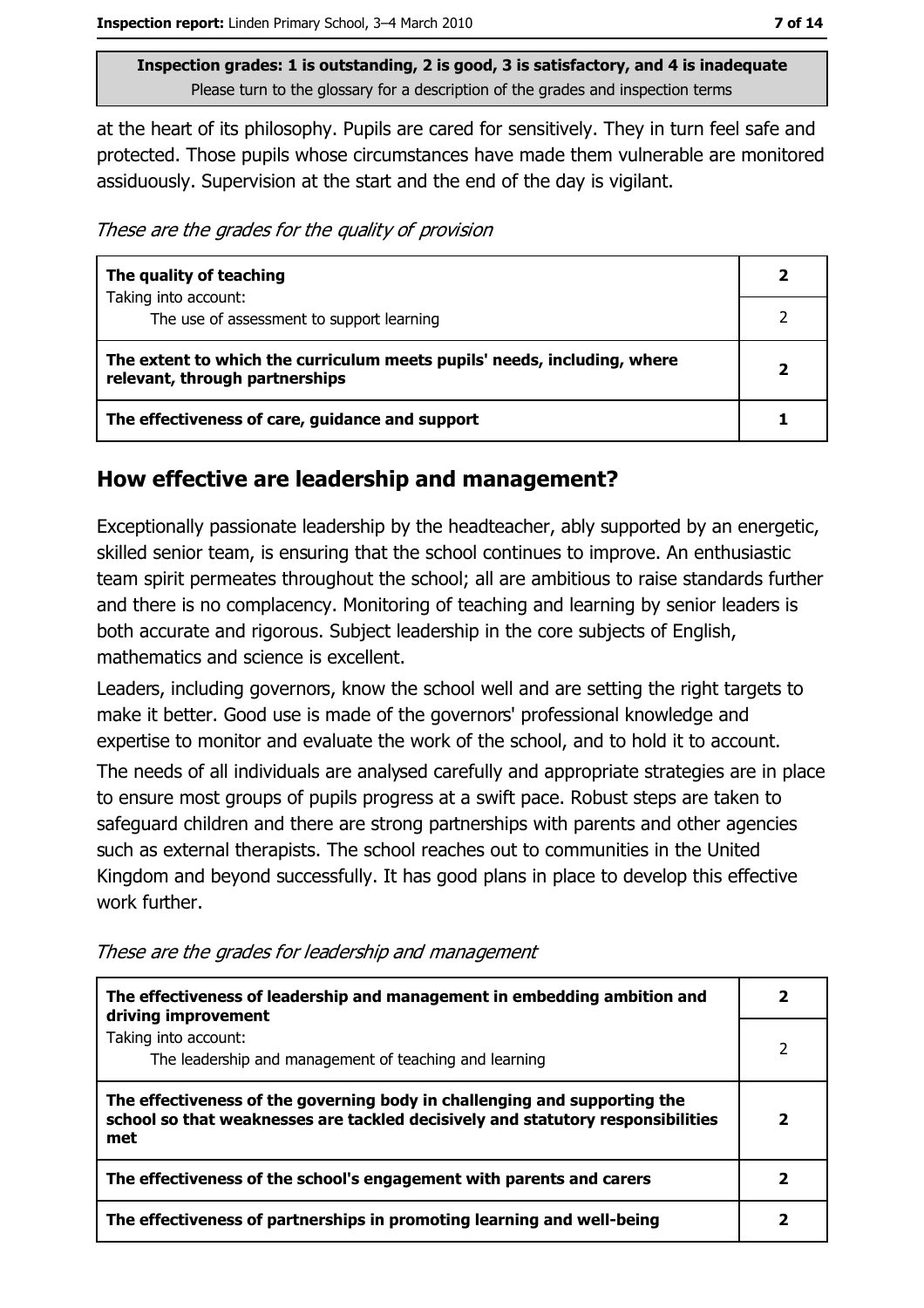| Inspection grades: 1 is outstanding, 2 is good, 3 is satisfactory, and 4 is inadequate<br>Please turn to the glossary for a description of the grades and inspection terms |                |
|----------------------------------------------------------------------------------------------------------------------------------------------------------------------------|----------------|
| The effectiveness with which the school promotes equality of opportunity and<br>tackles discrimination                                                                     | $\mathbf{2}$   |
| The effectiveness of safeguarding procedures                                                                                                                               | 2              |
| The effectiveness with which the school promotes community cohesion                                                                                                        | 2              |
| The effectiveness with which the school deploys resources to achieve<br>value for money                                                                                    | $\overline{2}$ |

# **Early Years Foundation Stage**

The children get a good start to their school life and make good progress in the Early Years Foundation Stage. Induction arrangements are planned carefully to secure strong partnerships with parents and the pre-school providers. Children display a good awareness of the daily routines and move around the school and the indoor and outdoor classrooms impressively. This is a fitting testament to the excellent levels of care they receive.

Children play happily and safely together and enjoy their time in the 'garden centre' immensely. They receive appropriate praise for 'excellent listening' and demonstrate good control coupled with an awareness of space when participating enthusiastically in physical activities. Children are confident to express their ideas of how to change the role-play area from the pirate ship to a flower shop.

There is a good balance of whole-class, group and child-initiated activities, and an appropriate emphasis on teaching letters and sounds and number skills. Adults know the children exceptionally well and relationships are strong. As a result all children are developing positive attitudes to their learning.

Leadership is good and strong teamwork ensures that planning is carefully tailored to meet the children's needs. Effective use of assessment and recording information ensures all areas of learning are fully met. That said, there are insufficient opportunities for children to develop their writing skills. Leaders have good plans to improve the quality of the outdoor provision to ensure seamless indoor and outdoor learning.

Assessment information shows that by the end of the Early Years Foundation Stage, most children have made good progress in all aspects of learning from their low starting points, particularly in speaking and listening. Nonetheless, children are entering Year 1 with below-average standards, especially in writing.

| <b>Overall effectiveness of the Early Years Foundation Stage</b>                             | 2 |
|----------------------------------------------------------------------------------------------|---|
| Taking into account:<br>Outcomes for children in the Early Years Foundation Stage            |   |
| The quality of provision in the Early Years Foundation Stage                                 |   |
| The effectiveness of leadership and management of the Early Years<br><b>Foundation Stage</b> |   |

These are the grades for the Early Years Foundation Stage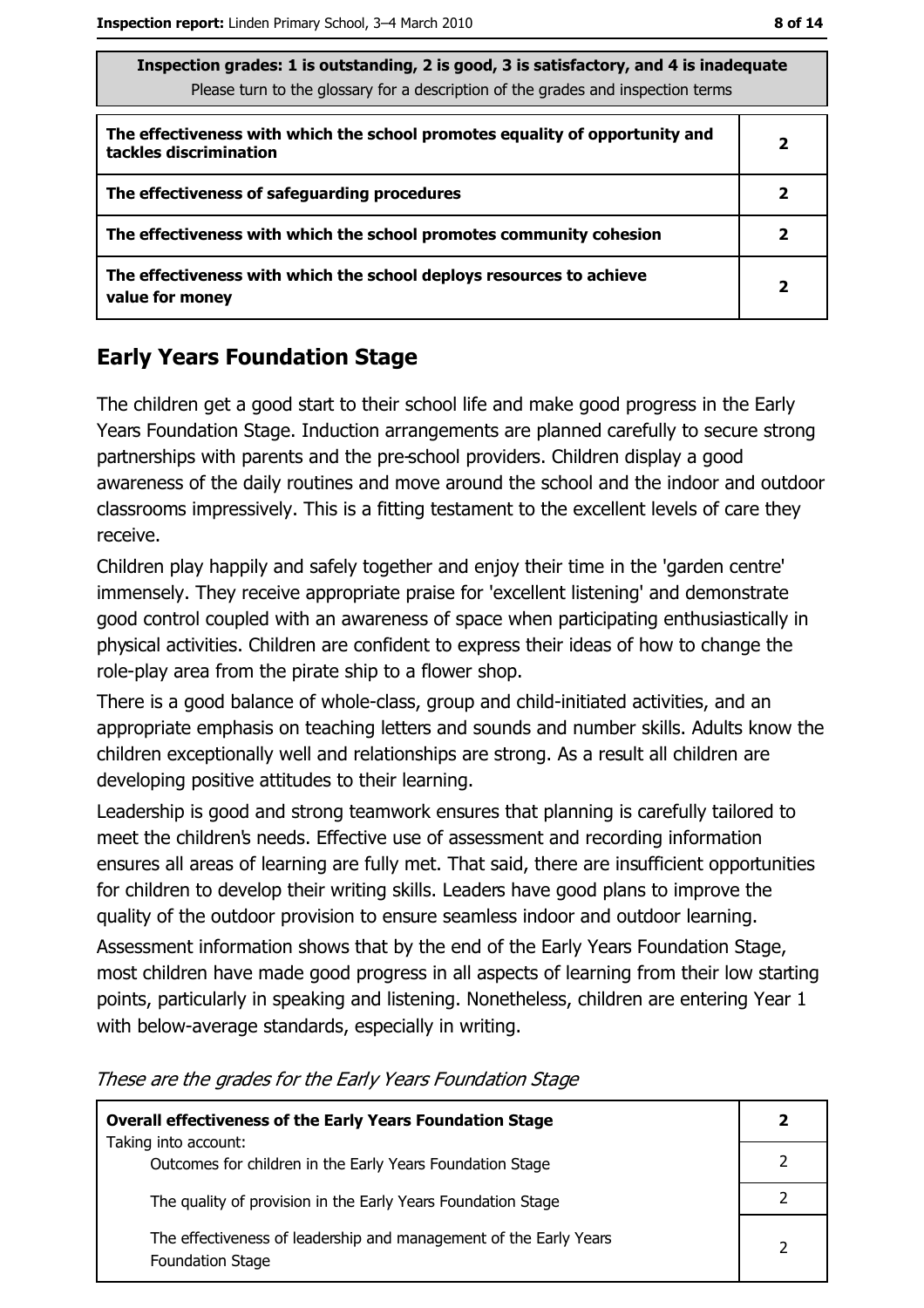## **Views of parents and carers**

Parents' views of the school are overwhelmingly positive. Most parents who responded felt that their children enjoyed school and were kept safe. Other parents noted the approachability of the headteacher and staff. A few parents had concerns about pupils' behaviour, lack of communication about their child's progress and the amount of time teachers in management posts are out of class. Inspectors judge the school to be diligent in dealing with parental concerns.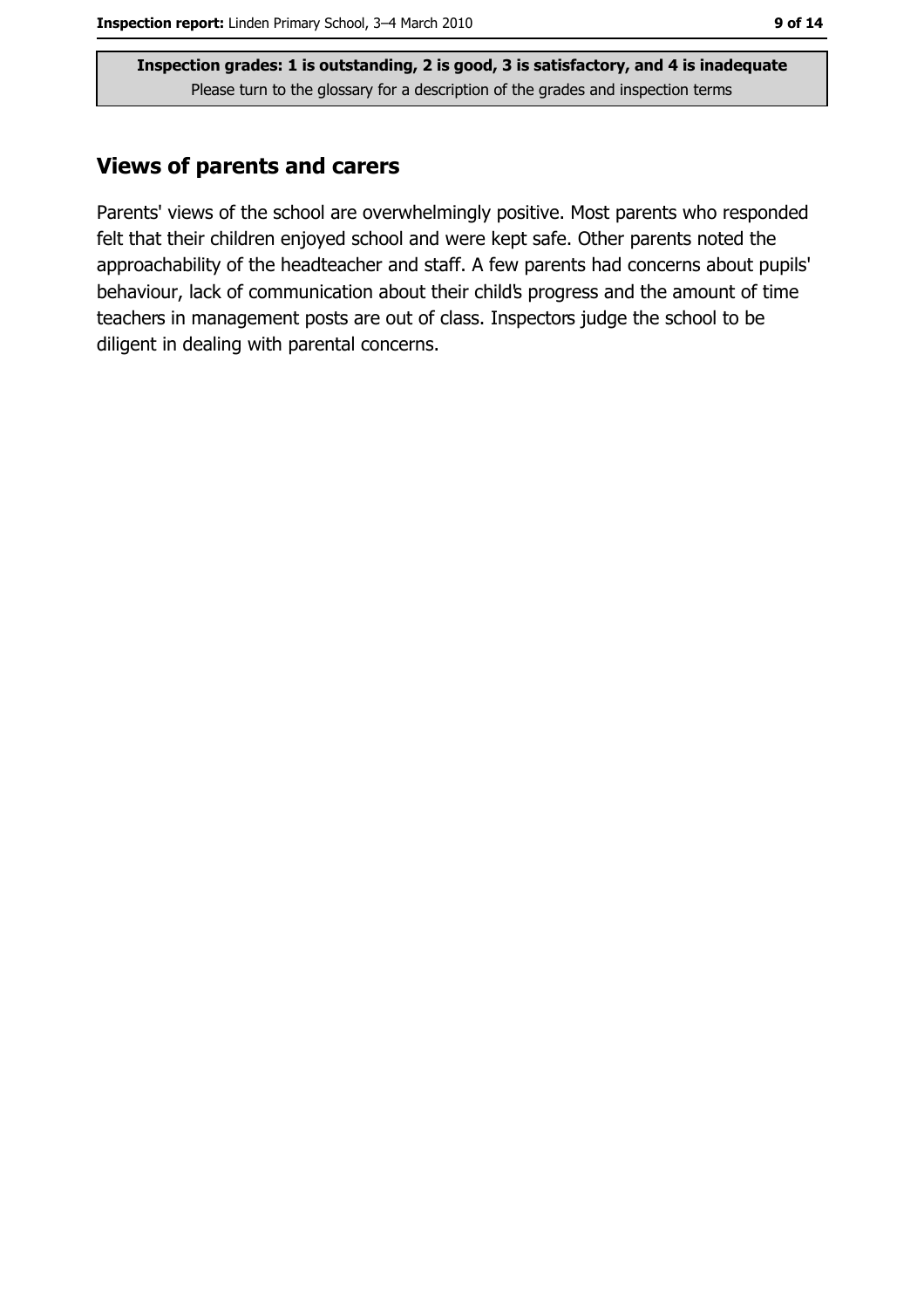#### Responses from parents and carers to Ofsted's questionnaire

Ofsted invited all the registered parents and carers of pupils registered at Linden Primary School to complete a questionnaire about their views of the school.

In the questionnaire, parents and carers were asked to record how strongly they agreed with 13 statements about the school.

The inspection team received 111 completed questionnaires by the end of the on-site inspection. In total, there are 317 pupils registered at the school.

| <b>Statements</b>                                                                                                                                                                                                                                       |              | <b>Strongly</b><br><b>Agree</b> |              | <b>Agree</b>  |                | <b>Disagree</b> |              | <b>Strongly</b><br>disagree |
|---------------------------------------------------------------------------------------------------------------------------------------------------------------------------------------------------------------------------------------------------------|--------------|---------------------------------|--------------|---------------|----------------|-----------------|--------------|-----------------------------|
|                                                                                                                                                                                                                                                         | <b>Total</b> | $\frac{1}{2}$                   | <b>Total</b> | $\frac{0}{0}$ | <b>Total</b>   | $\frac{0}{0}$   | <b>Total</b> | $\frac{1}{2}$               |
| My child enjoys school                                                                                                                                                                                                                                  | 75           | 67                              | 35           | 32            | 0              | 0               | $\mathbf{1}$ | $\mathbf{1}$                |
| The school keeps my child<br>safe                                                                                                                                                                                                                       | 77           | 69                              | 34           | 30            | $\mathbf{1}$   | 1               | 0            | 0                           |
| The school informs me<br>about my child's progress                                                                                                                                                                                                      | 58           | 52                              | 47           | 42            | 5              | 5               | $\mathbf{0}$ | 0                           |
| My child is making enough<br>progress at this school                                                                                                                                                                                                    | 54           | 48                              | 51           | 46            | 3              | 3               | $\mathbf{1}$ | $\mathbf{1}$                |
| The teaching is good at this<br>school                                                                                                                                                                                                                  | 66           | 59                              | 41           | 37            | $\mathbf{1}$   | $\mathbf{1}$    | 0            | 0                           |
| The school helps me to<br>support my child's learning                                                                                                                                                                                                   | 57           | 51                              | 49           | 44            | $\mathbf{1}$   | $\mathbf{1}$    | 0            | 0                           |
| The school helps my child to<br>have a healthy lifestyle                                                                                                                                                                                                | 55           | 49                              | 53           | 47            | $\overline{2}$ | $\overline{2}$  | 0            | 0                           |
| The school makes sure that<br>my child is well prepared for<br>the future (for example<br>changing year group,<br>changing school, and for<br>children who are finishing<br>school, entering further or<br>higher education, or<br>entering employment) | 41           | 37                              | 60           | 54            | $\mathbf{1}$   | $\mathbf{1}$    | $\mathbf 0$  | 0                           |
| The school meets my child's<br>particular needs                                                                                                                                                                                                         | 49           | 44                              | 58           | 52            | 3              | 3               | 0            | 0                           |
| The school deals effectively<br>with unacceptable behaviour                                                                                                                                                                                             | 39           | 35                              | 63           | 56            | $\overline{7}$ | 6               | 1            | $\mathbf{1}$                |
| The school takes account of<br>my suggestions and<br>concerns                                                                                                                                                                                           | 39           | 35                              | 59           | 53            | 5              | 5               | 0            | 0                           |
| The school is led and<br>managed effectively                                                                                                                                                                                                            | 66           | 59                              | 41           | 37            | $\overline{2}$ | $\overline{2}$  | 0            | $\mathbf 0$                 |
| Overall, I am happy with my<br>child's experience at this<br>school                                                                                                                                                                                     | 66           | 59                              | 41           | 37            | 3              | 3               | $\mathbf 0$  | 0                           |

The table above summarises the responses that parents and carers made to each statement. The percentages indicate the proportion of parents and carers giving that response out of the total number of completed questionnaires. Where one or more parents and carers chose not to answer a particular question, the percentages will not add up to 100%.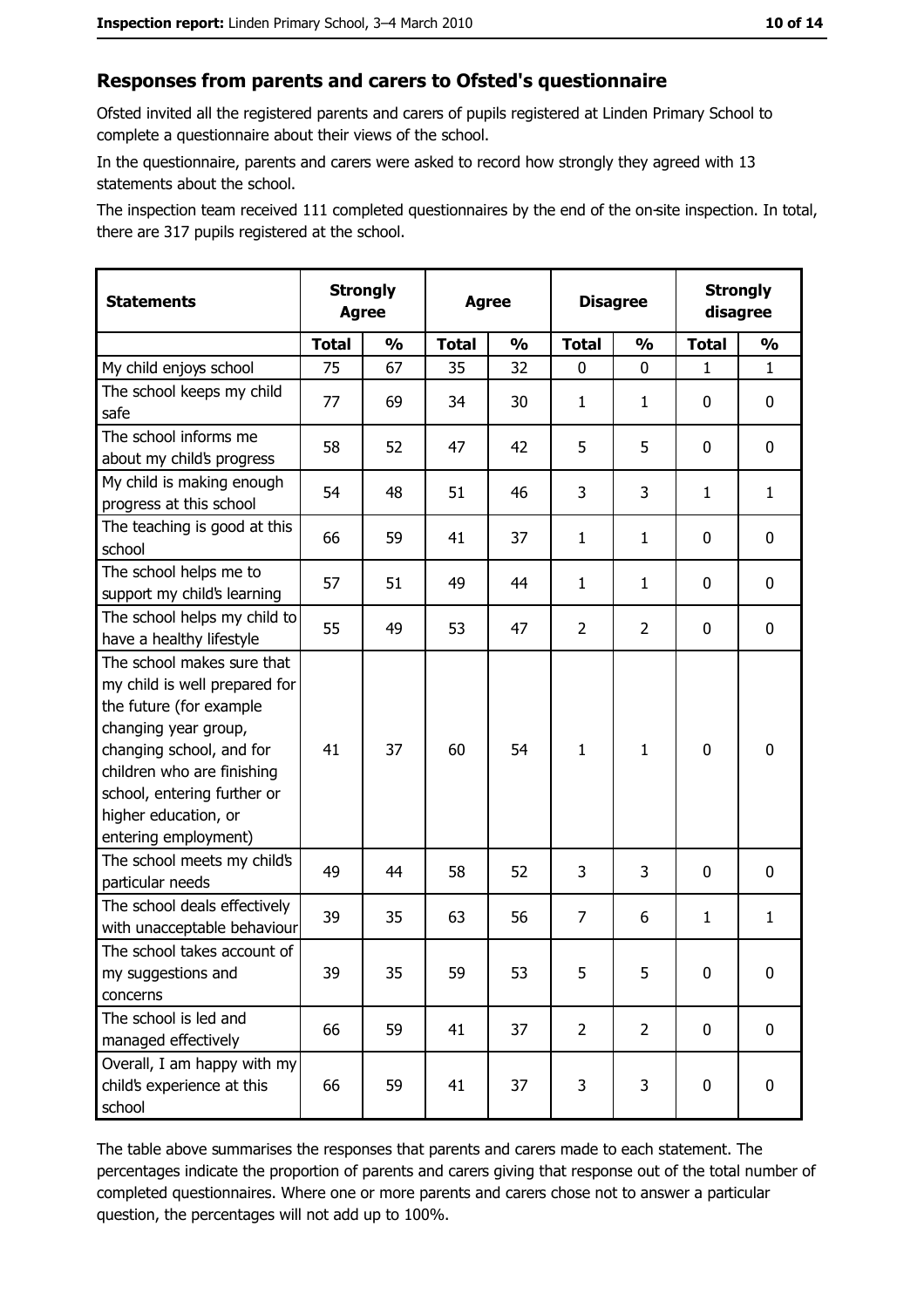# Glossary

| Grade   | <b>Judgement</b> | <b>Description</b>                                                                                                                                                                                                               |
|---------|------------------|----------------------------------------------------------------------------------------------------------------------------------------------------------------------------------------------------------------------------------|
| Grade 1 | Outstanding      | These features are highly effective. An oustanding<br>school provides exceptionally well for its pupils' needs.                                                                                                                  |
| Grade 2 | Good             | These are very positive features of a school. A school<br>that is good is serving its pupils well.                                                                                                                               |
| Grade 3 | Satisfactory     | These features are of reasonable quality. A satisfactory<br>school is providing adequately for its pupils.                                                                                                                       |
| Grade 4 | Inadequate       | These features are not of an acceptable standard. An<br>inadequate school needs to make significant<br>improvement in order to meet the needs of its pupils.<br>Ofsted inspectors will make further visits until it<br>improves. |

# What inspection judgements mean

## Overall effectiveness of schools inspected between September 2007 and July 2008

|                       | Overall effectiveness judgement (percentage of<br>schools) |      |                     |                   |
|-----------------------|------------------------------------------------------------|------|---------------------|-------------------|
| <b>Type of school</b> | Outstanding                                                | Good | <b>Satisfactory</b> | <b>Inadequate</b> |
| Nursery schools       | 39                                                         | 58   | 3                   | 0                 |
| Primary schools       | 13                                                         | 50   | 33                  | 4                 |
| Secondary schools     | 17                                                         | 40   | 34                  | 9                 |
| Sixth forms           | 18                                                         | 43   | 37                  | $\overline{2}$    |
| Special schools       | 26                                                         | 54   | 18                  | $\overline{2}$    |
| Pupil referral units  | 7                                                          | 55   | 30                  | 7                 |
| All schools           | 15                                                         | 49   | 32                  | 5                 |

New school inspection arrangements were introduced on 1 September 2009. This means that inspectors now make some additional judgements that were not made previously.

The data in the table above were reported in The Annual Report of Her Majesty's Chief Inspector of Education, Children's Services and Skills 2007/08.

Percentages are rounded and do not always add exactly to 100. Secondary school figures include those that have sixth forms, and sixth form figures include only the data specifically for sixth form inspection judgements.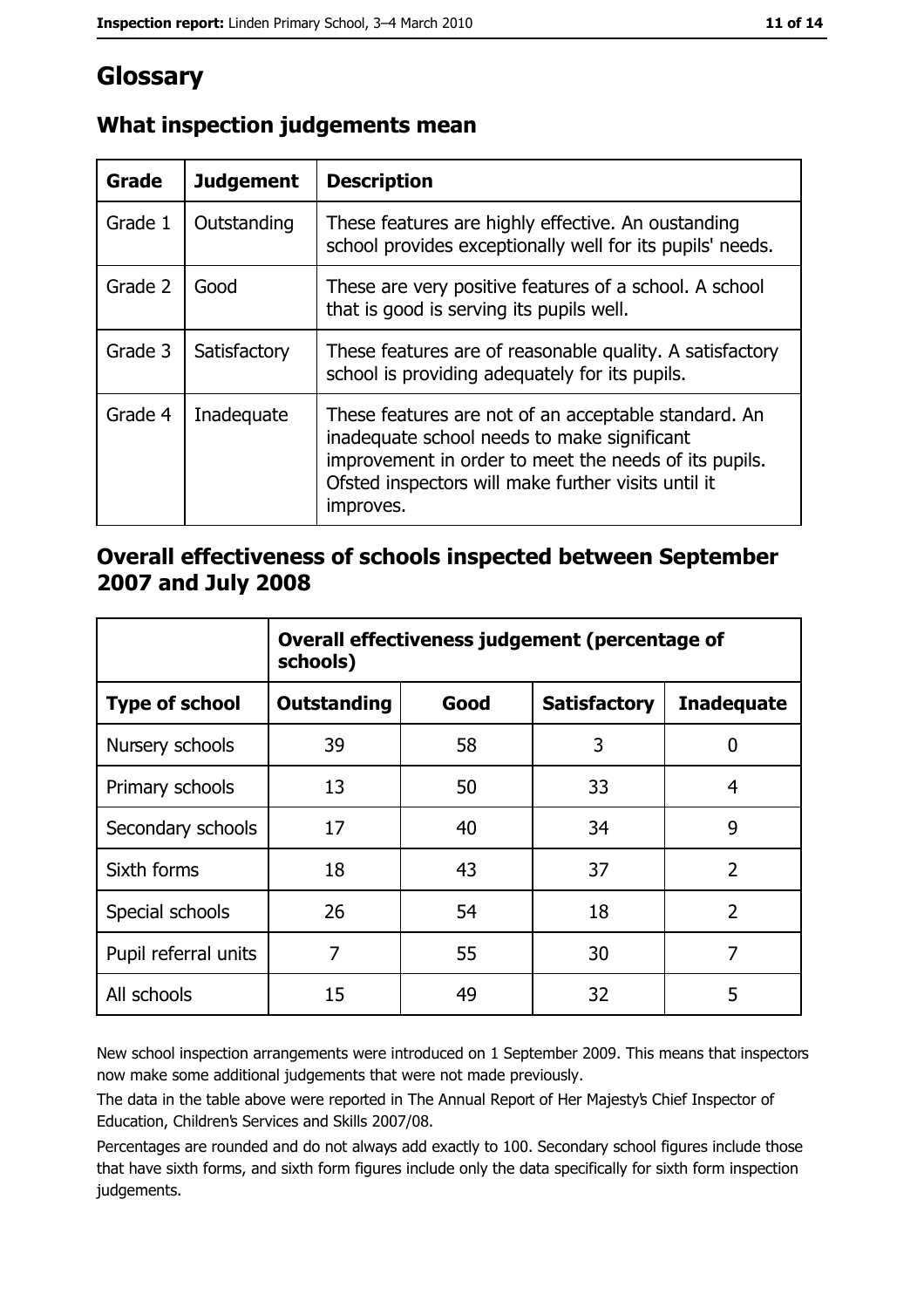# **Common terminology used by inspectors**

| Achievement:                  | the progress and success of a pupil in<br>their learning, development or training.                                                                                                                                                                                                                           |  |  |
|-------------------------------|--------------------------------------------------------------------------------------------------------------------------------------------------------------------------------------------------------------------------------------------------------------------------------------------------------------|--|--|
| Attainment:                   | the standard of the pupils' work shown by<br>test and examination results and in<br>lessons.                                                                                                                                                                                                                 |  |  |
| Capacity to improve:          | the proven ability of the school to<br>continue improving. Inspectors base this<br>judgement on what the school has<br>accomplished so far and on the quality of<br>its systems to maintain improvement.                                                                                                     |  |  |
| Leadership and management:    | the contribution of all the staff with<br>responsibilities, not just the headteacher,<br>to identifying priorities, directing and<br>motivating staff and running the school.                                                                                                                                |  |  |
| Learning:                     | how well pupils acquire knowledge,<br>develop their understanding, learn and<br>practise skills and are developing their<br>competence as learners.                                                                                                                                                          |  |  |
| <b>Overall effectiveness:</b> | inspectors form a judgement on a school's<br>overall effectiveness based on the findings<br>from their inspection of the school. The<br>following judgements, in particular,<br>influence what the overall effectiveness<br>judgement will be.                                                               |  |  |
|                               | The school's capacity for sustained<br>improvement.<br>Outcomes for individuals and groups<br>of pupils.<br>The quality of teaching.<br>The extent to which the curriculum<br>meets pupil's needs, including where<br>relevant, through partnerships.<br>The effectiveness of care, guidance<br>and support. |  |  |
| Progress:                     | the rate at which pupils are learning in<br>lessons and over longer periods of time. It<br>is often measured by comparing the<br>pupils' attainment at the end of a key<br>stage with their attainment when they<br>started.                                                                                 |  |  |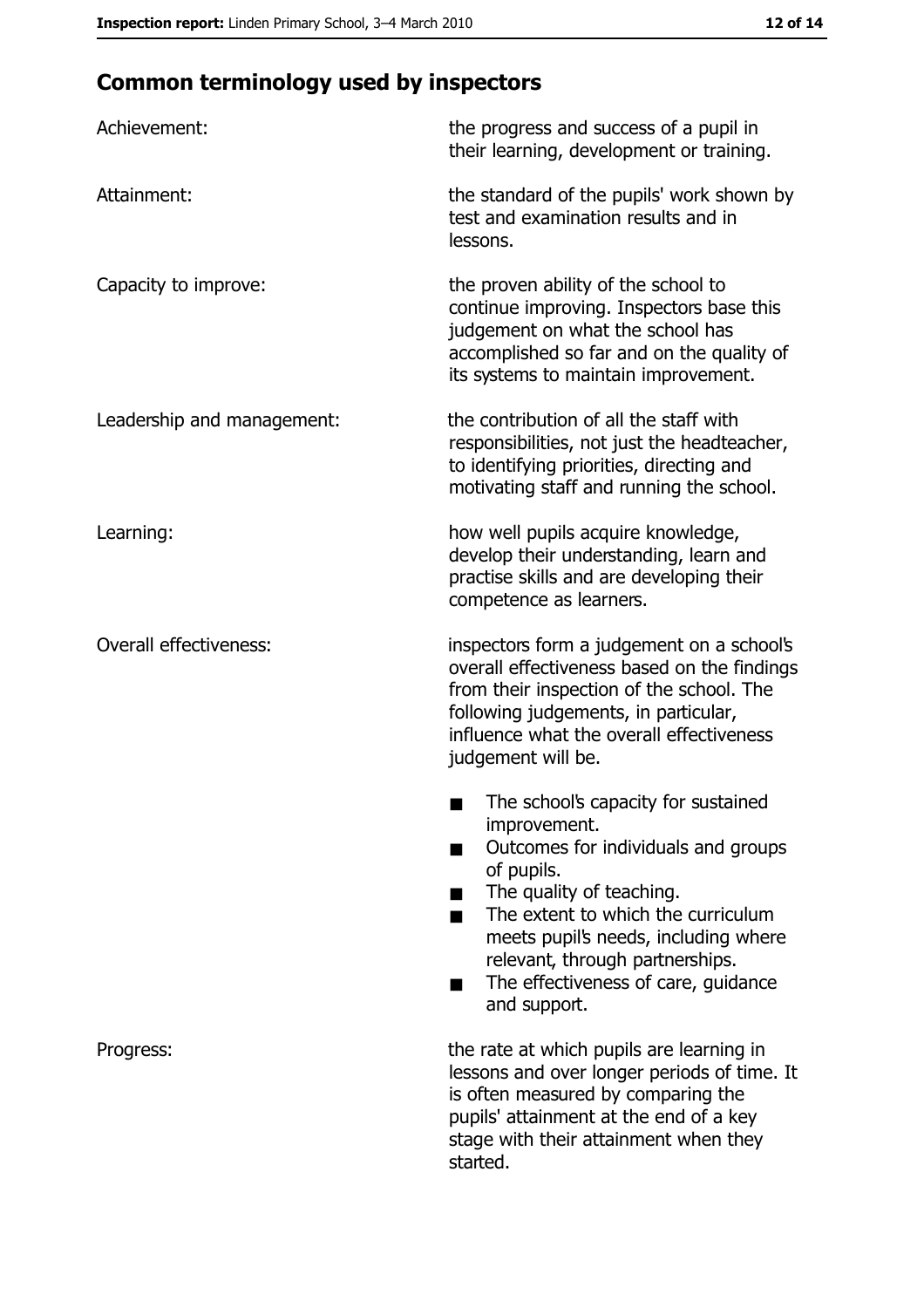This letter is provided for the school, parents and carers to share with their children. It describes Ofsted's main findings from the inspection of their school.



5 March 2010

#### Dear Pupils

#### Inspection of Linden Primary School, Gloucester GL1 5HU

I am writing to say thank you very much for giving us such a warm welcome during our recent visit to Linden Primary School. We were impressed with the way you greeted us so courteously with friendly smiles. We enjoyed talking with you about your work, hearing about the 'Big Dig' project and watching you chat over lunch. You go to a good school. Here are some of the special things that it does well.

- Your school looks after you exceptionally well and the adults want to do their best for you. Everyone in the school cares for each other and the older pupils look after the younger ones very well indeed. You behave extremely well. The way you walked to the playground in response to the fire alarm was excellent.
- In the Reception class, you get off to good start in all aspects of your learning; you  $\blacksquare$ make good progress as you move through the school and attain average standards overall by the time you leave, but not in writing.
- The school council is doing a sterling job and the play leaders organise the 'Huff'  $\blacksquare$ and Puff' activities and sporting tournaments at lunchtimes with great aplomb. You are proactive in reaching out to the local community through the excellent Linden Eye newspaper and your innovative campaign to reduce speeding in the local area around the school.
- Your teachers plan interesting trips and fun activities which help you to enjoy  $\blacksquare$ school. The teaching in the school is good; on occasions it is outstanding.
- You have a committed headteacher, caring adults and dedicated governors at your  $\blacksquare$ school. We have asked them to raise standards, particularly in writing, provide more challenging work for those of you who find work easy, and improve the marking of your work.

It was a real privilege to visit Linden Primary School. Continue to work hard and, most importantly, enjoy your learning.

Best wishes for the future. We hope that you achieve great things!

Yours sincerely

Mrs M Harlow

Her Majesty's Inspector